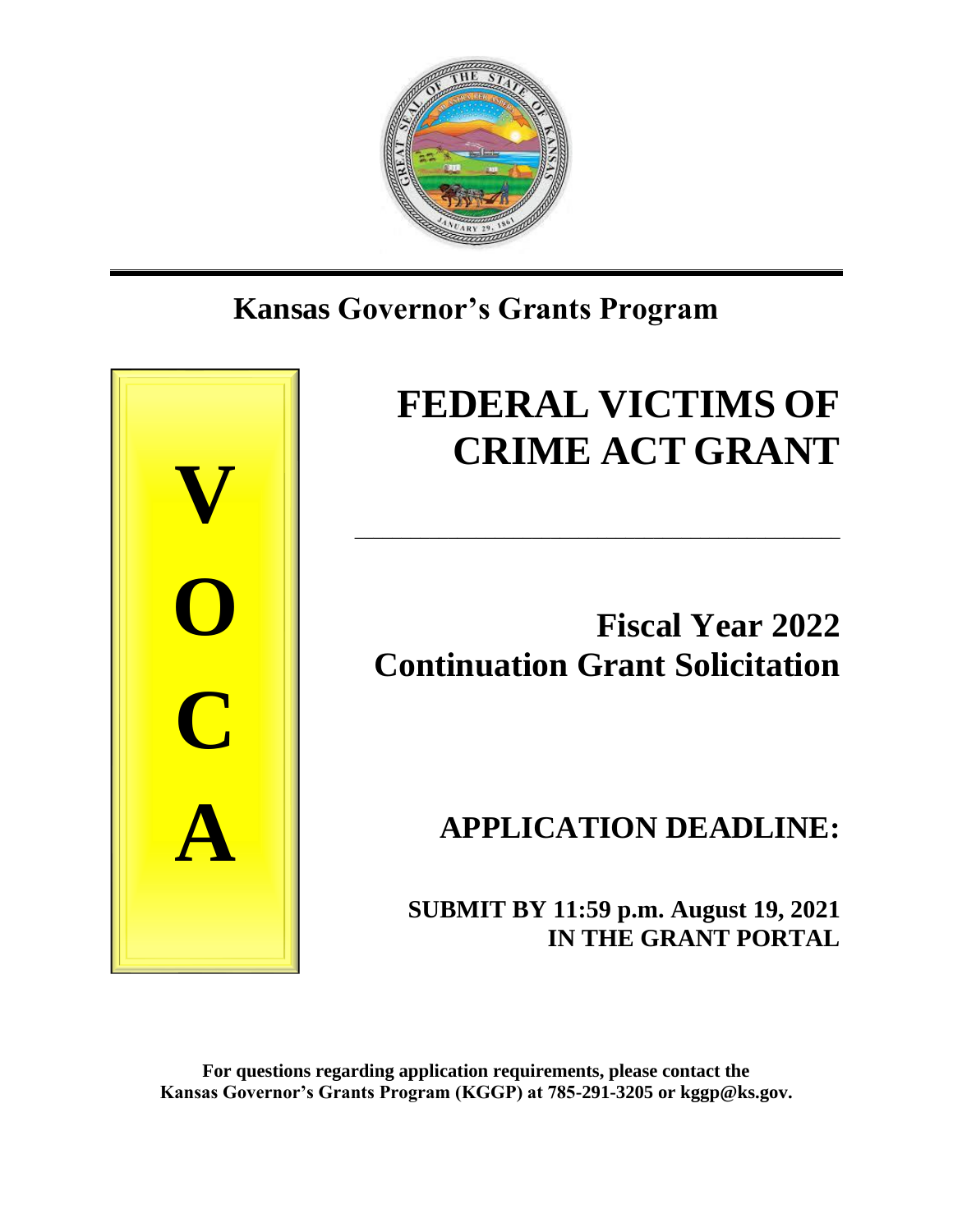# **Federal Victims of Crime Act Victim Assistance Continuation Grant Guidelines Current VOCA Subgrantees**

# **Overview**

The U.S. Department of Justice Office of Justice Programs Office of Victims of Crime (OVC) is the federal agency responsible for administration of the Victims of Crime Act of 1984 (VOCA).

The Kansas Governor's Grants Program (KGGP) is the state administering agency and establishes policies and procedures for the VOCA grant program, consistent with the requirements of the VOCA Program Guidelines. This continuation solicitation is exclusively for use by current subgrantees. **The abbreviated solicitation is solely for the convenience of current subgrantees and is not intended to remove or change any eligibility requirements set forth in state or federal law. Please refer to the 2022 [VOCA Solicitation](https://grants.ks.gov/docs/default-source/voca/2022-voca-new-app-7-15-21.pdf?sfvrsn=b1315e1a_2) for detailed instructions regarding definitions, requirements, allowable costs, or eligibility criteria.**

The following information defines eligibility and accountability criteria and sets forth requirements for application and administration of grants awarded under VOCA, Victim Assistance Grant Program, as established by 34 U.S.C. § 20103 *et seq* and requirements established in 28 C.F.R. Part 94 effective date August 6, 2016 (Final Rule). The Final Rule can be accessed at: [https://www.govinfo.gov/content/pkg/FR-2016-07-08/pdf/2016-16085.pdf.](https://www.govinfo.gov/content/pkg/FR-2016-07-08/pdf/2016-16085.pdf) The primary purpose of VOCA victim assistance grant funds is to support services to crime victims. The VOCA grant program is funded from the Crime Victims Fund, generated by Federal criminal fines, penalties, and assessments.

# **Continuation Grant Application Deadline**

Continuation grant applications must be submitted via the Grant Portal **by 11:59 p.m. August 19, 2021.**

# **Grant Project Period**

#### **To the extent possible, applicants should develop their budget request with the goal of maintaining the same level of funding awarded in FY 2021.**

Grant projects funded by this grant program shall be for a period of 12 months from October 1, 2021, to September 30, 2022. Any funds not obligated by September 30, 2022, must be returned to the KGGP.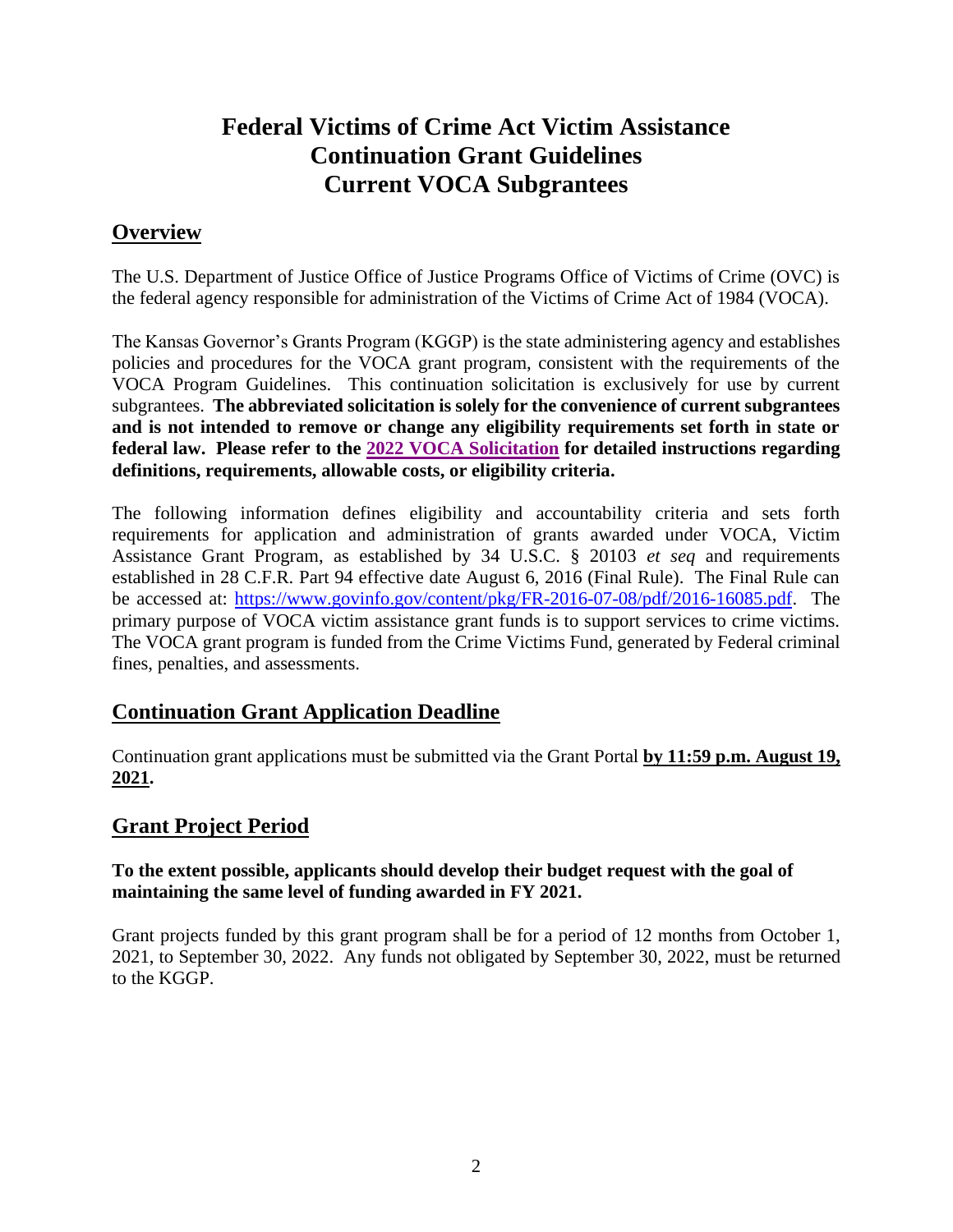# **Definitions**

The following terms are defined in the VOCA, the Final Rule, or by OVC.

- Direct services are efforts that (1) respond to the emotional, psychological, or physical needs of crime victims; (2) assist victims to stabilize their lives after victimization; (3) assist victims to understand and participate in the criminal justice system; or (4) restore a measure of safety for the victim.
- Crime victim is a person who has suffered physical, sexual, financial, or emotional harm as a result of the commission of a crime.
- Victim of a federal crime is a victim of an offense in violation of a federal criminal statute or regulation, including, but not limited to, offenses occurring in an area where the federal government has jurisdiction, whether in the United States or abroad, such as Indian reservations, national parks, federal buildings, and military installations.
- Spousal abuse includes domestic and intimate partner violence.
- Victim of child abuse is a victim of crime, whereas such crime involved an act or omission considered to be child abuse under Kansas law. Victims of child abuse may include, but are not limited to, child victims of physical, sexual, or emotional abuse; child pornographyrelated offenses; neglect; commercial sexual exploitation; bullying; and/or exposure to violence.
- Elder abuse, also known as elder mistreatment, generally refers to any knowing, intentional, or negligent act that causes harm or creates a serious risk of harm to an older person by a family member, caregiver, or other person in a trust relationship. Elder abuse may include abuse that is physical, emotional/psychological (including threats), or sexual; neglect (including abandonment); and financial exploitation. For the Kansas definition of mistreatment of an elder person please see K.S.A. 2020 Supp. 21-5417.

Applicants are encouraged to identify gaps in available services by victims' demographic characteristics. In a given community, "underserved" crime victim populations may include but are not limited to a victim's status as an elder person non-English speaking resident, person with a disability, or member of a racial or ethnic minority. A victim may also be considered "underserved" if the victim is a resident of a rural or remote area, or an inner city.

# **Distribution of Funds**

Priority is given to victims of adult sexual assault, domestic violence, and child physical and sexual abuse. Thus, a minimum of 10 percent of each federal fiscal year's grant will be allocated to each of these categories. An additional 10 percent of each federal fiscal year's grant will be allocated to victims of violent crime (other than the "priority" category as stated above) who were "previously underserved" (40 percent total). These underserved crime victims of either adult or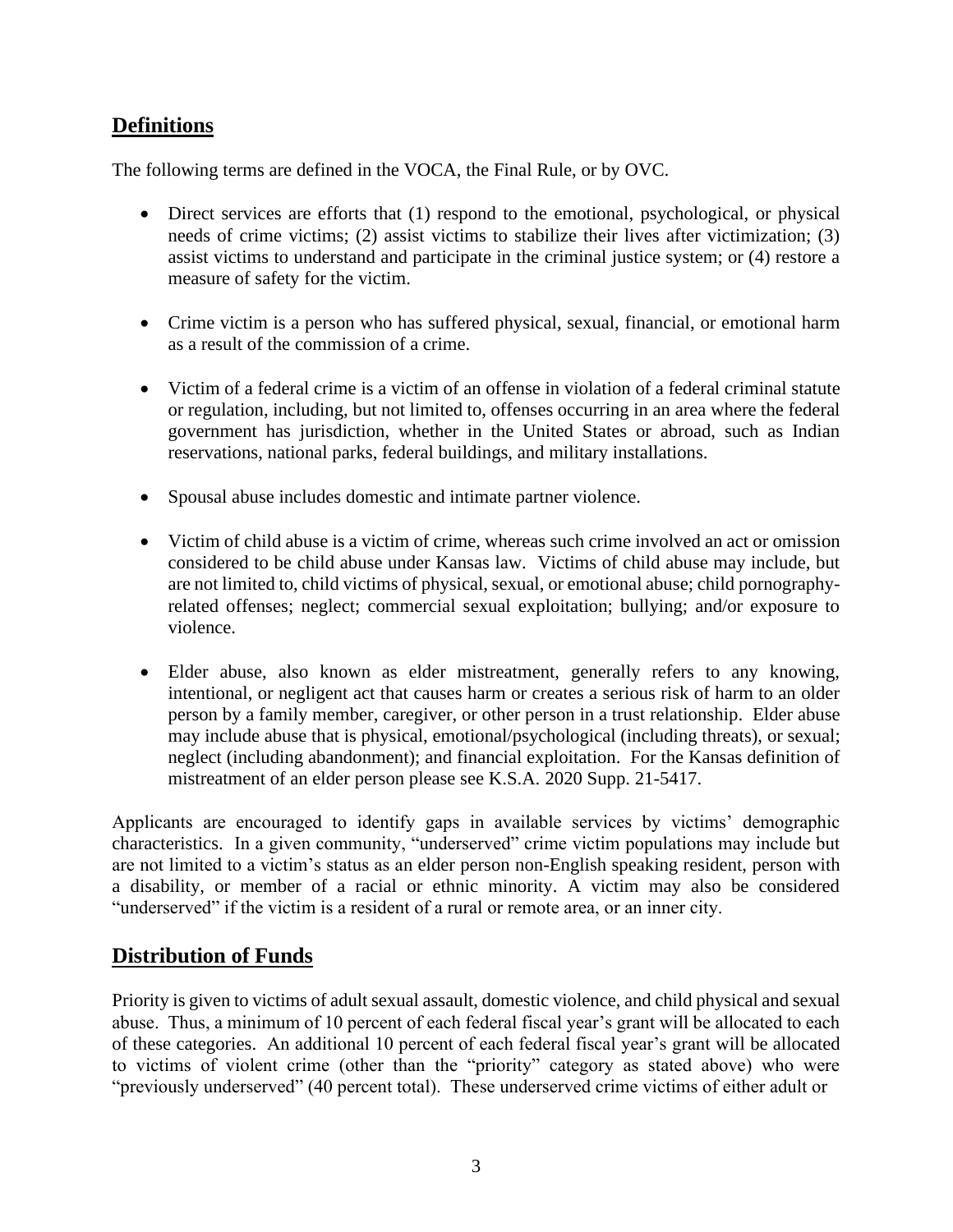juvenile offenders may include, but are not limited to, victims of federal crimes; survivors of homicide victims; or victims of assault, robbery, gang violence, hate and bias crimes, intoxicated drivers, bank robbery, economic exploitation, fraud, or elder abuse.

# **Allowable Direct Services, Activities, and Costs**

The following is a list of allowable **direct service costs**:

- **A. Immediate Health and Safety.**
- **B. Personal Advocacy and Emotional Support.**
- **C. Mental Health Assistance.**
- **D. Peer-Support.**
- **E. Assistance with Participation in Criminal Justice and Other Public Proceedings.**
- **F. Legal Assistance.**
- **G. Forensic Medical Evidence Collection Examinations.**
- **H. Forensic Interviews.**
- **I. Transportation.**
- **J. Public Awareness and Presentations.**
- **K. Shelter and Transitional Housing.** Costs associated with shelter and other transitional housing for crime victims who cannot safely return to their previous housing due to the circumstances of the victimization, and when other financial resources are not available to support such costs. Shelter and transitional housing related costs may include travel, first year's rental assistance (excluding security deposits), first year's utilities, and other costs incidental to the relocation to such housing, as well as voluntary support services such as childcare and counseling.
- **L. Rental Assistance.** Costs associated for crime victims to stay in their rental housing and need assistance to pay for rent and utilities due to the circumstances of the victimization, and when other financial resources are not available to support such costs. Funds for rent and utilities may not exceed one year. VOCA funds cannot be used to pay for a house mortgage payment. Funds for rent and utilities may not exceed one year.
- **M. Relocation Expenses.** Reasonable costs associated with relocating a crime victim outside of the organization's service area when necessary for the crime victim's safety and well-being, including moving expenses, first two month's rent, and first two month's utilities.
- **N. Special Services.**

The following is a list of allowable **costs supporting direct services**:

- **A. Coordination of Activities.**
- **B. Supervision of Direct Service Providers.**
- **C. Multi-Disciplinary Response Activities and Coordination.**
- **D. Contracts for Professional Services.**
- **E. Automated Systems and Technology.**
- **F. Volunteer Trainings.**
- **G. Restorative Justice.**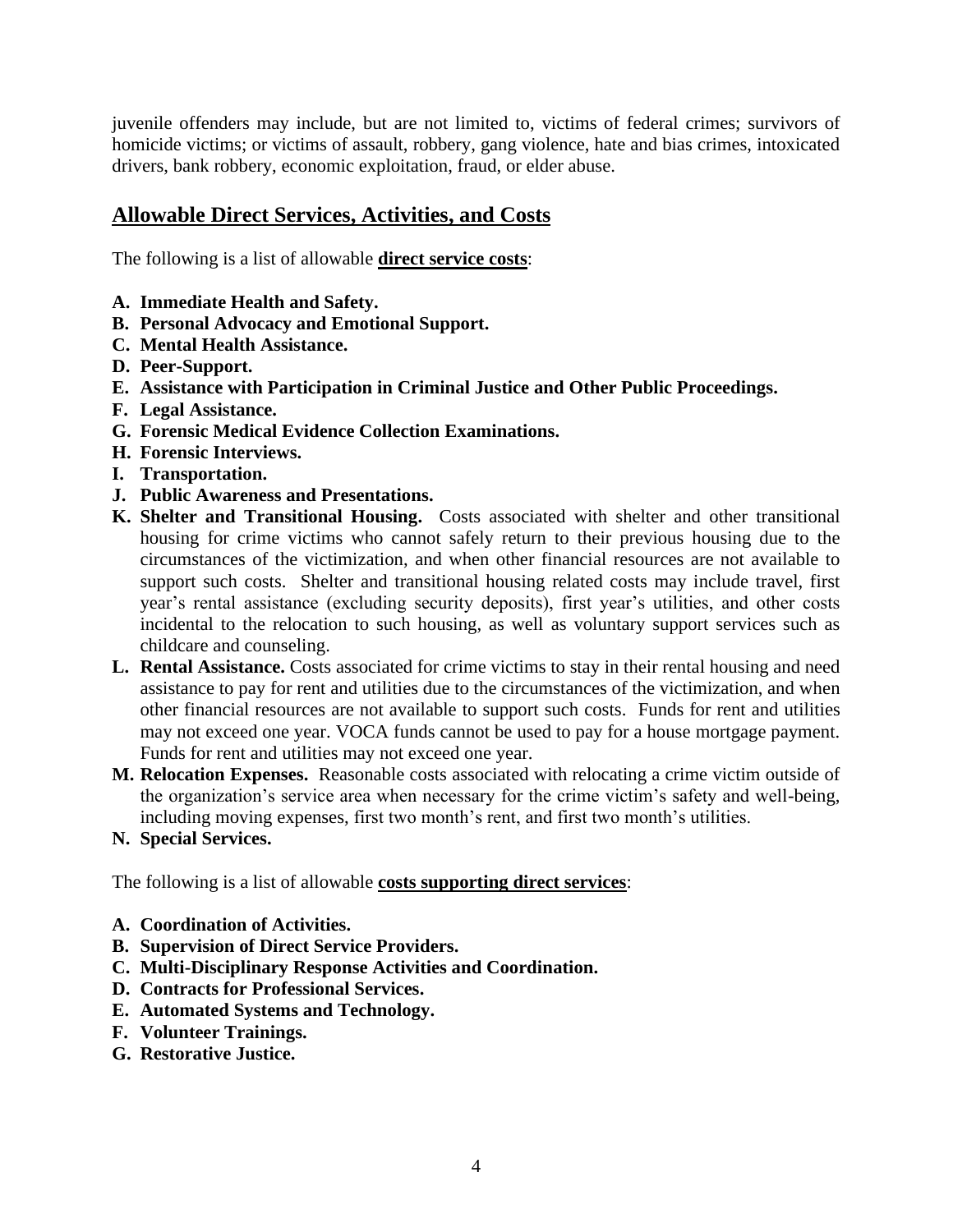The following is a list of allowable **subgrantee administrative costs**:

- **A. Personnel Costs.**
- **B. Skills Training for Direct Service Providers.** Training exclusively for developing the skills of direct service providers, including paid staff and volunteers (both VOCA-funded and not), so they are better able to offer quality direct services, including but not limited to, manuals, books, videoconferencing, electronic training resources, and other materials and resources relating to such training. **However, VOCA funds cannot be used for management and administrative training for executive directors, board members, and other individuals who do not provide direct services. Additionally, VOCA funds cannot be used to provide training to professionals and other individuals outside of the applicant's organization. For example, a VOCA-funded Victim Advocate may not provide skills training for the local law enforcement or medical personnel.**

\*Training of direct services personnel is essential to providing a trauma-informed, victimcentered response to crime victims. VOCA-funded staff will be expected to pursue foundational training, advanced training, and continuing education. VOCA recipients will be required to ensure new staff members submit an application to the Kansas Academy for Victim [Assistance](https://www.surveymonkey.com/r/7YVNLXQ) (KAVA) and a minimum of one staff member attend the annual Crime Victims' Rights Conference. Applicants are also encouraged to research discipline-specific victim services training opportunities. To the extent reasonable, training costs may be included in the VOCA application.

- **C. Training Related Travel.** Training related costs such as travel (in-State, regional, and national), meals, and registration fees for paid direct service staff (both VOCA funded or not). Reimbursement rates are subject to an agency's approved travel rate or the current federal per diem rate, whichever is lower. Reimbursement at a rate in excess of the current federal rate, per agency policy, grant funds administered by the KGGP shall not be used to make up the difference.
- **D. Organizational Expenses.**
- **E. Operating Costs.**
- **F. VOCA Administrative Time.**
- **G. Renting or Leasing Vehicles.**
- **H. Maintenance, Repair, or Replacement of Essential Items.**
- **I. Project Evaluation.**
- **J. Equipment and Furniture.** For purposes of this application and grant program, equipment is defined as assets with a useful life of one year or more and a cost of **\$5,000** or more.

# **Unallowable Services, Activities, and Costs**

The following services, activities, and costs cannot be supported with VOCA funds. This is not an exhaustive list.

- **A. Lobbying or Advocacy.**
- **B. Research and Studies.**
- **C. Active Investigation and Prosecution of Criminal Activities.**
- **D. Fundraising.**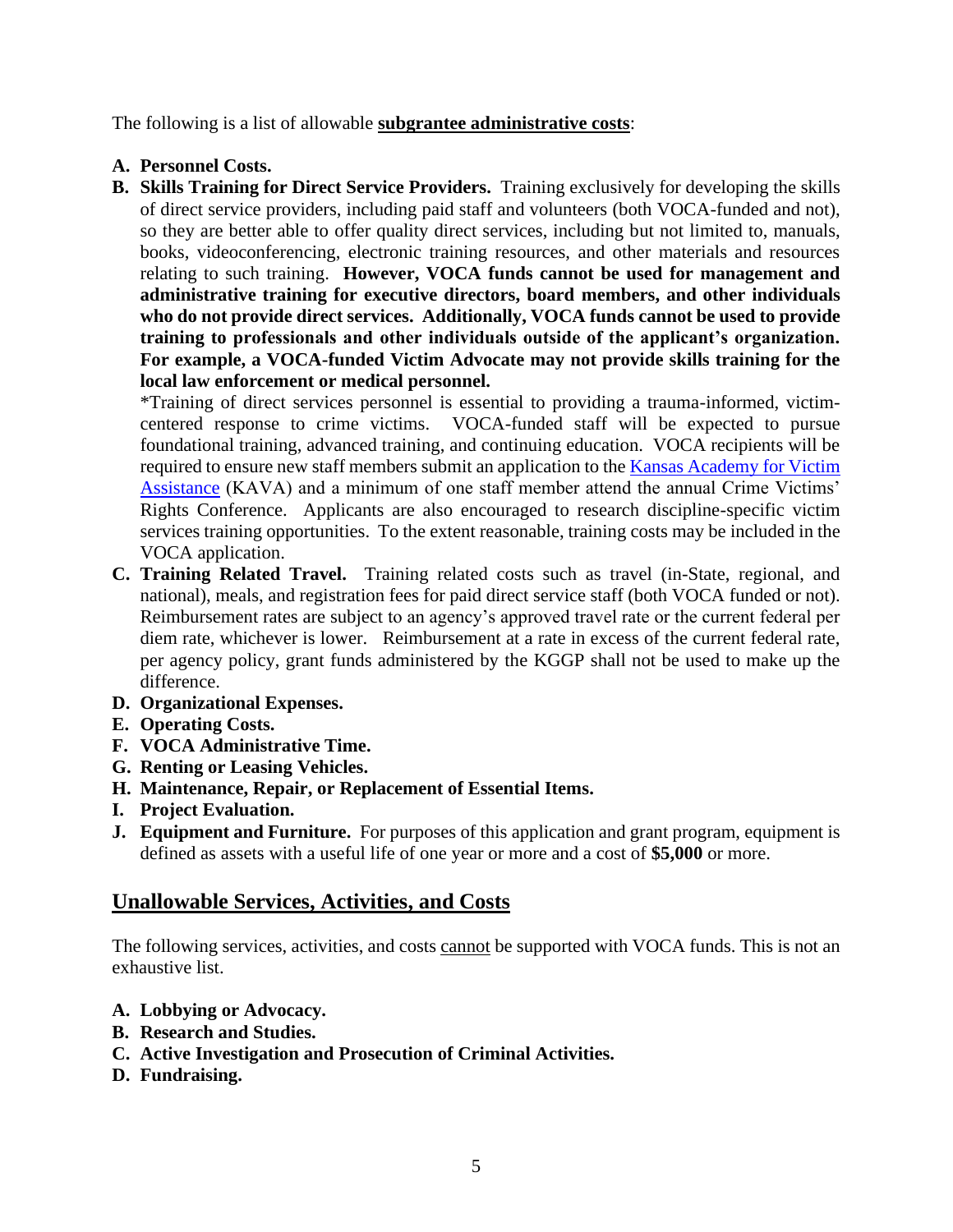- **E. Capital Expenditures.** Capital improvements, property losses, real estate purchases, mortgage payments, and construction.
- **F. Compensation for Victims of Crime.**
- **G. Most Medical Costs.** Nursing home care (except emergency short-term nursing home shelter as described under: Allowable Direct Services, Activities, and Costs), home health-care costs, in-patient treatment costs, hospital care, and other types of emergency and non-emergency medical and/or dental treatment.
- **H. Administrative Staff Expenses.**
- **I. Costs of sending individual crime victims to conferences.**
- **J. Fringe benefit expenses that exceed the proportion of personnel funded by VOCA.**

#### **Match Requirements**

The purpose of matching contributions is to increase the amount of resources available to the projects supported by grant funds. Non-federal matching contributions of 20 percent (cash or inkind) of the total cost of each VOCA grant project (VOCA funds plus match) are required for each VOCA-funded grant project and must be derived from non-federal sources except as provided in the U.S. Department of Justice [DOJ Grants Financial Guide](http://ojp.gov/financialguide/DOJ/index.htm) effective edition. **All funds designated as match are restricted to the same uses as the VOCA funds and must be expended within the grant project period.** The match must be provided on a project-by-project basis. Any deviation from this policy must be approved by the federal OVC and the KGGP.

| Example: | <b>Total Grant Project Cost</b> | $=$ \$50,000 |
|----------|---------------------------------|--------------|
|          | 80% Federal Share               | $=$ \$40,000 |
|          | 20% Non-Federal Match           | $= $10,000$  |

For purposes of this grant program, in-kind match may include donations of expendable equipment and office supplies, workspace, or the monetary value of time contributed by professionals and technical personnel and other skilled and unskilled labor, if the services they provide are an integral and necessary part of a funded grant project and if they would otherwise meet the criteria for federal funding approval under this program. The value placed on donated services must be consistent with the rate of compensation paid for similar work in the applicant's organization. If the required skills are not found in the applicant's organization, the rate of compensation must be consistent with the local labor market. In either case, fringe benefits may be included in the valuation. Volunteer hours utilized as match must be hours spent providing eligible direct victim services or other activities specifically allowable under the VOCA grant program. In instances where a volunteer is considered to be on-call specifically for the purpose of ensuring 24-hour service coverage, those hours and associated values must be tracked and accounted for consistent with the procedures used by the applicant for paid staff. The value placed on loaned or donated equipment may not exceed its fair market value. The value of donated space may not exceed the fair rental value of comparable space as established by an independent appraisal of comparable space and facilities in privately-owned buildings in the same locality. The KGGP has the authority to require a subgrantee to provide a non-federal cash match instead of an in-kind match.

**1. Record Keeping for Match Requirements.** Records must be maintained that clearly show the source, the amount, and the period during which the match was allocated. The basis for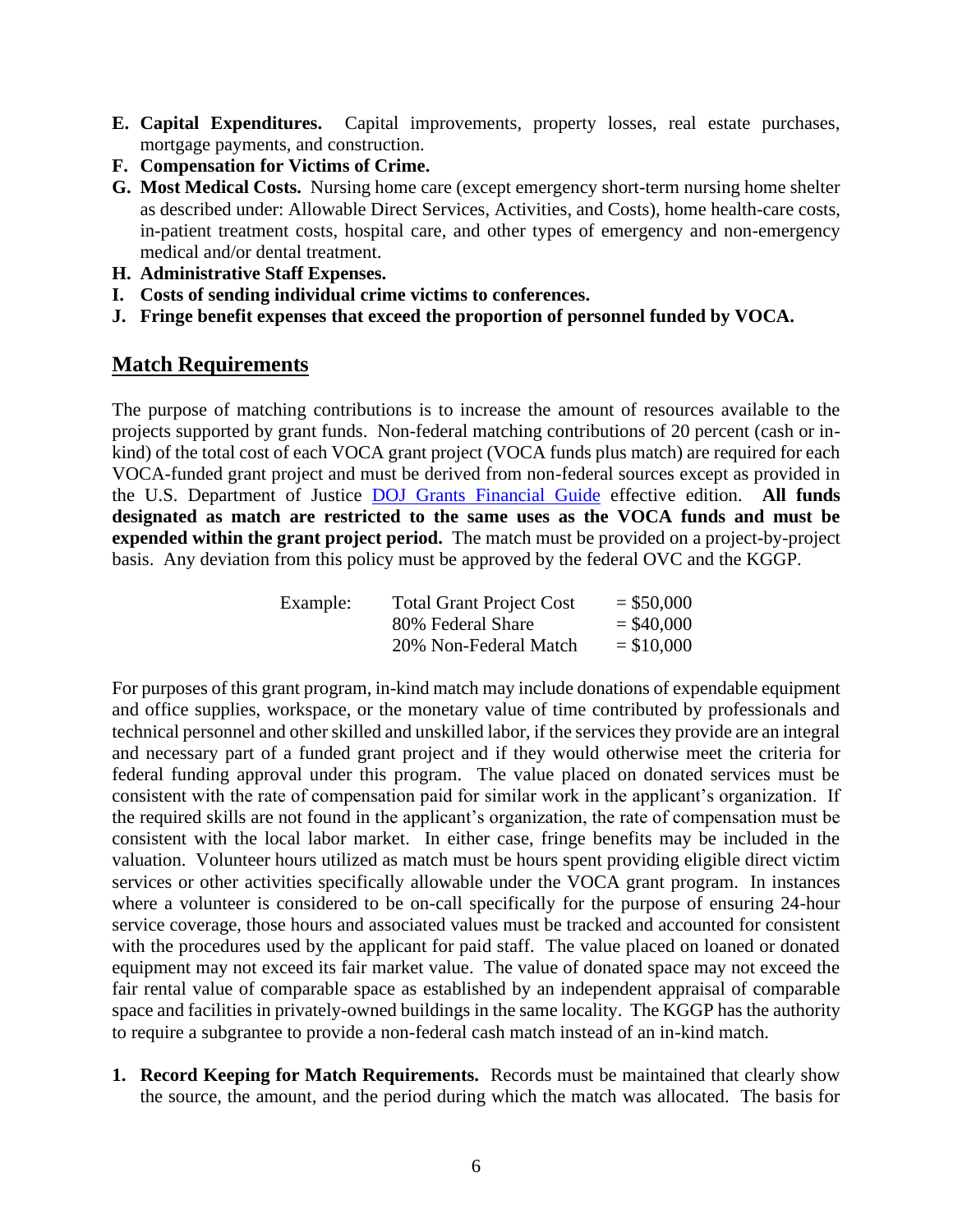determining the value of personal services, materials, equipment and space must be documented. Volunteer services used as match must be documented, and to the extent feasible, supported by the same methods used by the organization for its own paid employees.

#### **2. Exceptions to the 20 Percent Match.**

- **a.** Federally-recognized American Indian tribes or projects located on tribal lands are exempt from any match requirement. For the purpose of this grant, an American Indian tribe/organization is defined as any tribe, band, nation, or other organized group or community, which is recognized as eligible for the special programs and services provided by the United States to American Indians because of their status as American Indians. A reservation is defined as a tract of land set aside for use of, and occupancy by, American Indians. All organizations applying for these grant funds must meet the other eligibility requirements for subgrantee organizations.
- **b.** The match requirement may be waived if extraordinary need is documented and a request is submitted to the KGGP by the applicant (see Match Waiver Request information on page 16).

# **Supplanting**

VOCA funds shall be used to supplement, **not** supplant, other federal, state, or local funds that would otherwise be available to assist victims of crime. The following guidelines should be used in determining the supplanting of funds. Although the examples provided below relate specifically to staffing scenarios, supplanting is not limited to personnel. Supplanting can occur in any budget line item if sufficient documentation cannot support that a VOCA grant award has not replaced funds otherwise available for the same program or purpose.

#### **Guidance Regarding Supplanting**

**Defined:** To reduce federal, state, or local funds for an activity specifically because VOCA funds are available (or expected to be available) to fund that same activity. VOCA funds must be used to **supplement** existing federal, state, or local funds for program activities and may **not replace** federal, state, or local funds that have been appropriated or allocated for the same purpose. Additionally, VOCA funding may not replace federal, state, or local funding that is required by law. In instances where a question of supplanting arises, the applicant or subgrantee may be required to substantiate that the reduction in non-VOCA resources occurred for reasons other than the receipt or expected receipt of VOCA funds.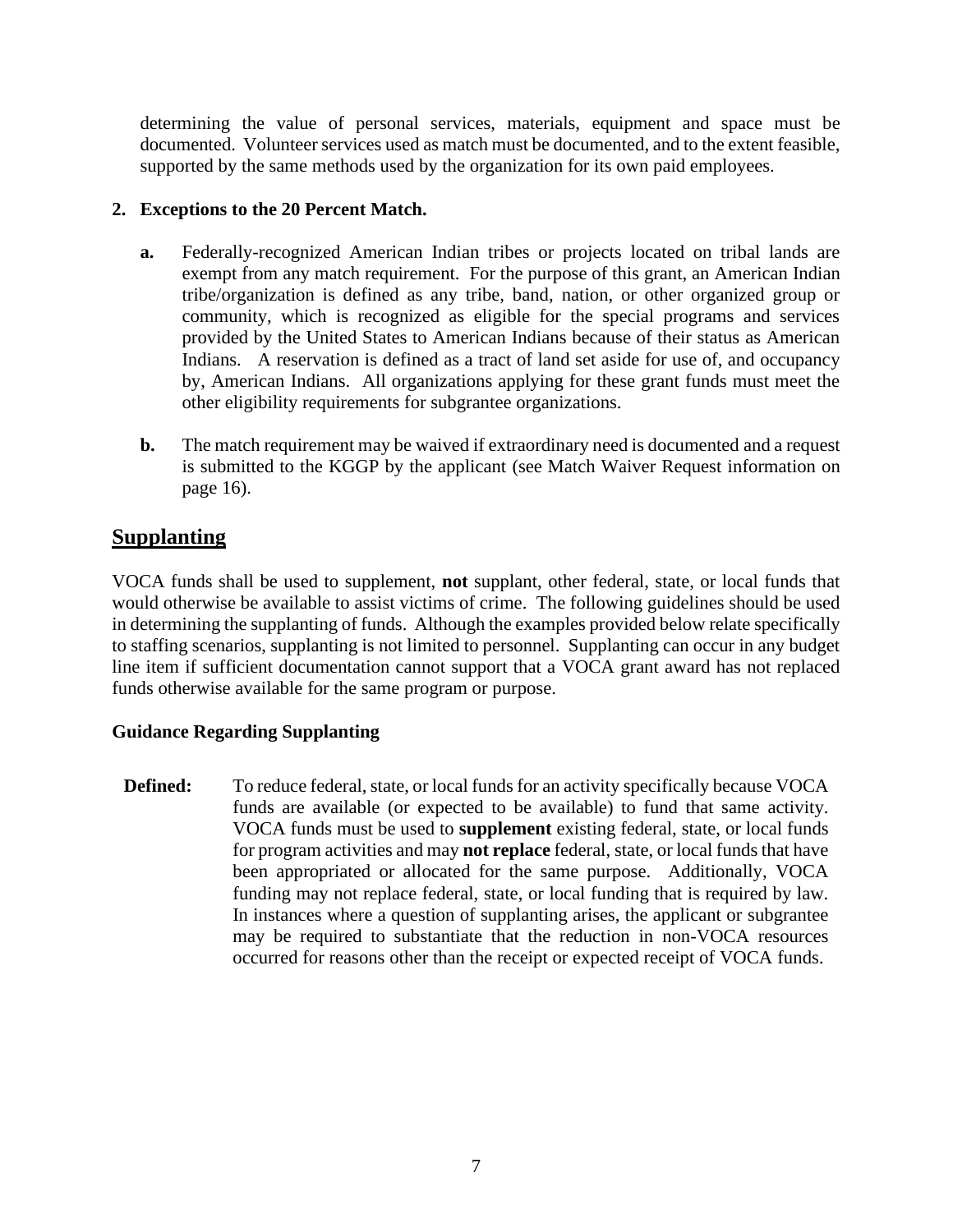Example 1 Organization A appropriated or otherwise secured funds in FY22 for salary and benefits for two victim advocates. In FY22, Organization A is awarded VOCA funds designated for the hiring of two additional victim advocates. Organization A expended the VOCA funds as intended, and now has four victim advocates.

> In this scenario, Organization A has used VOCA funds to supplement existing funds for program activities. Thus, supplanting has **not** occurred. If any of the victim advocates had left the organization during FY22 and Organization A did not follow established recruitment procedures to replace these advocates, or utilized VOCA funding for those positions for other purposes, supplanting **would** have occurred.

Example 2 Organization B appropriated or otherwise secured funds in FY21 for salary and benefits for two victim advocates. Due to budget projections for FY22, Organization B expects to lay off one victim advocate (facts that Organization B is able to substantiate). In FY22, Organization B is awarded VOCA funds designated for the hiring of one additional victim advocate. At the beginning of FY22, Organization B lays off one victim advocate and uses VOCA funds to continue the salary and benefits for the other victim advocate.

> In this scenario, Organization B will use VOCA funds to pay the salary and benefits for the one victim advocate who would have been laid off but for the availability of VOCA funds. Therefore, supplanting has **not** occurred.

Example 3 Organization C appropriates or otherwise secures funds in FY22 for salary and benefits for two victim advocates. Organization C plans to use VOCA funds to pay the salaries of two additional victim advocates. Subsequently, however, Organization C opts to use two current experienced employees for this effort and uses VOCA funds to pay their salaries and benefits. In doing so, Organization C determined that the remaining employees could handle the services and did not attempt to backfill the positions.

> In this scenario, by replacing existing funds with VOCA funds, supplanting **has** occurred. Although Organization C may use experienced staff to fill the new VOCA-funded victim advocate positions, use of the VOCA funds has not **supplemented** funds for program activities, but has **replaced** those funds through Organization C's decision not to hire replacements for staff designated for VOCA-funded activities.

#### **Grant Recipient Compliance and Reporting Requirements**

Applicants awarded VOCA funds are expected to comply with the VOCA grant program requirements set out in the grant assurances, reporting requirements, and any requirements arising as a result of a compliance review. The KGGP will conduct a compliance review of each VOCA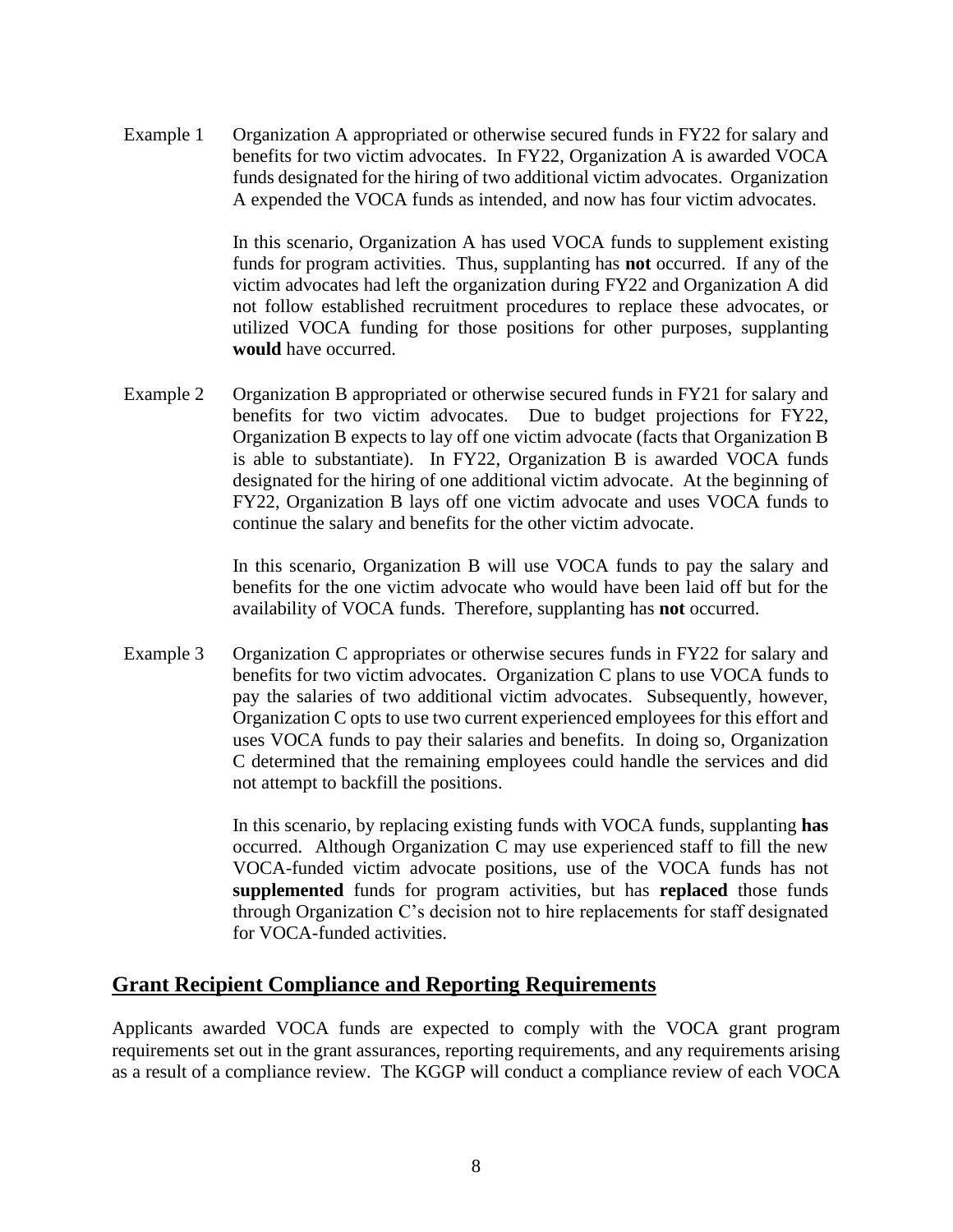grant award. Failure to comply with these requirements may result in suspension or termination of grant funding.

In addition, applicants receiving funds must comply with the provisions of the Federal Office of Management and Budget (OMB) Uniform Guidance for Federal Awards, [2 C.F.R. Part 200](http://www.ecfr.gov/cgi-bin/text-idx?SID=2c6d1c9f8de1f9619110b4599d84a234&mc=true&node=pt2.1.200&rgn=div5#_top) and the U.S. Department of Justice [DOJ Grants Financial Guide](http://ojp.gov/financialguide/DOJ/index.htm) effective edition, which includes maintaining appropriate programmatic and financial records that fully disclose the amount and disposition of VOCA funds. This includes, but is not limited to:

- Financial documentation for disbursements;
- Daily time and activity records specifying time and type of service devoted to allowable VOCA activities;
- Grant project files;
- The portion of the grant project supplied by other sources of revenue;
- Job descriptions;
- Contracts for services;
- Statistical documentation: and
- Other records that facilitate an effective agency audit, state compliance review, and grant analysis for compliance with special conditions and compliance requirements.

Agencies receiving a VOCA grant are required to submit the following information and reports:

- A copy of the current **EEOP Certification** verifying such has been submitted to the U.S. Department of Justice, Office of Justice Programs, Office for Civil Rights.
- **Five Most Highly Compensated Officers** Certification must be submitted to open the award.
- A **Subgrant Award Report** due on or near October 1.
- Monthly **Financial Status Report** provides fiscal information on expenditures made during the month. Monthly reimbursements are made based on these expenditure reports. These reports are due 10 calendar days after the end of each month.
- Quarterly **Performance Measurement Tool (PMT) Report** provides grant project statistical data and accountability metrics. PMT Reports must be submitted via the federal OVC PMT website within 10 calendar days after the end of each quarter. Completion of this PMT Report requires all agencies utilizing a survey to collect outcome data from crime victims served with these VOCA funds.
- The **Grant Project Narrative Report** provides a narrative description of the activities provided with the grant funds. The report is due October 10.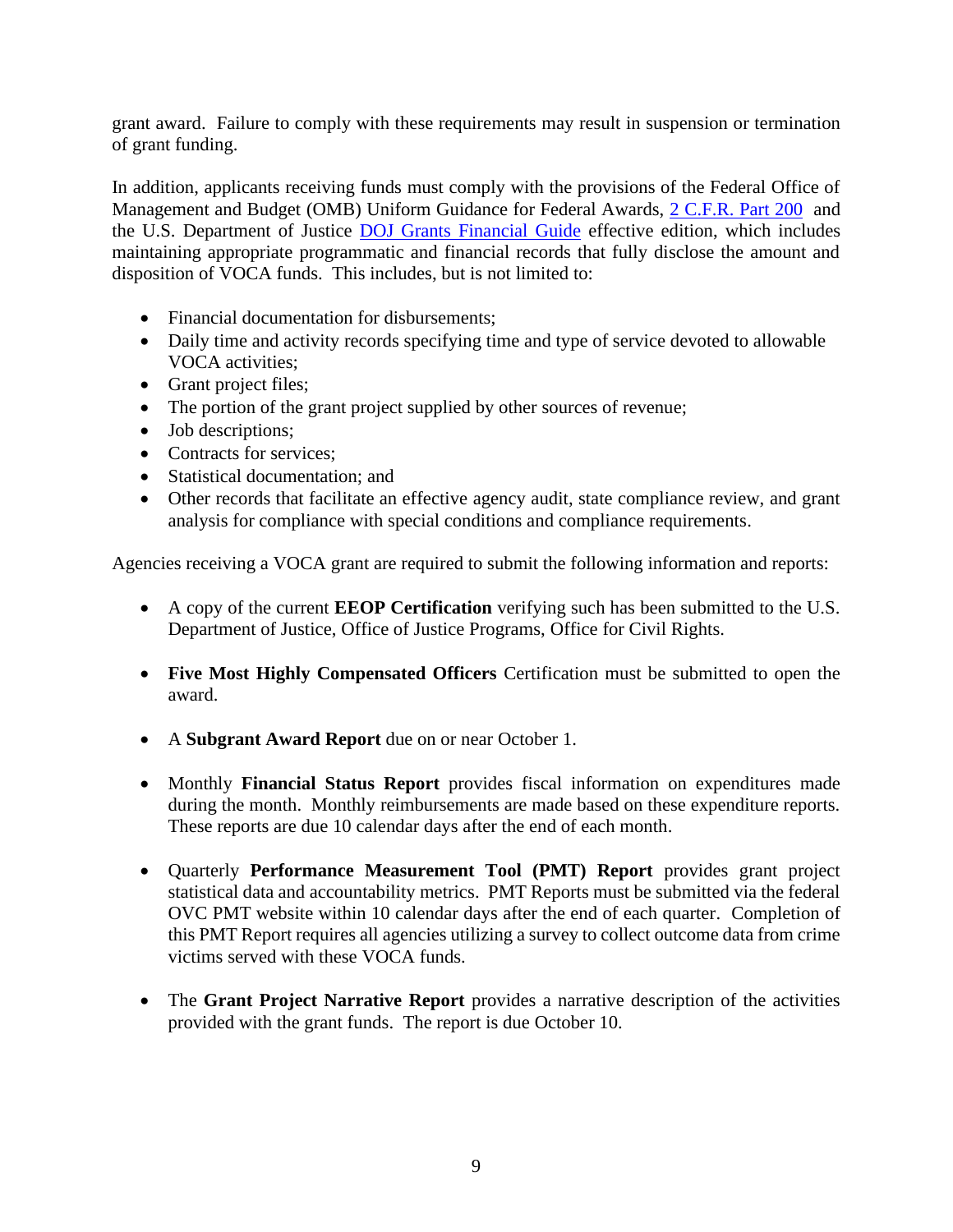- The **Projection of Final Expenditures Report** is due July 10.
- Any other reporting procedures that may be required by the federal OVC or the KGGP.

Subgrantees submitting late, incorrect, or incomplete reports will not receive payment until the next scheduled payments for grant programs. Repeatedly late reports, failure to submit reports or supporting documentation required by the grant assurances, or failure to respond to compliance review findings in the timeframe provided will result in the suspension of grant funds. The subgrantee must be in compliance with grant requirements before grant funds will be paid.

Copies of all financial and statistical supporting documentation must be maintained by the agency for a period of five years following the closeout of the grant award.

# **Review of Applications**

A grant review committee may assist the KGGP in determining VOCA grant awards. Applicants will be notified via the Grant Portal of the grant award decision. Please do not contact the KGGP regarding the status of an application.

Each grant application will be evaluated using the following criteria:

- Record of successful implementation of services in the victim services field;
- Ouality of any needs assessment in terms of proposed services;
- Demonstration of clear, measurable, and appropriate grant project objectives and activities consistent with the purpose areas outlined in the grant application instructions;
- The efficacy of evaluative components, both programmatic and fiscal;
- Relevant budget information;
- Submission of all required documents and a complete application;
- Applicant agency's record of successful implementation and compliance with previous grant project reporting requirements and conditions; and
- Applicant agency's ability to fulfill all of the requirements of the VOCA program.

# **Grant Portal Instructions**

Review the information for submitting an application via the [Grant Portal instructions.](http://grants.ks.gov/docs/default-source/how-to-guides/application-portal-instructions.pdf?sfvrsn=4) For technical assistance regarding the VOCA grant program guidelines or application submission, contact the Kansas Governor's Grants Program at 785-291-3205 or by email at [kggp@ks.gov.](mailto:kggp@ks.gov)

# **Application Requirements**

Please read all grant requirements and instructions before completing the grant application. Submit application documents in 12 pt. Times New Roman, number the pages of the Project Narrative, and title each document filename as indicated below. Do not submit any section of the application in landscape format. Do not submit any items not specified in the instructions.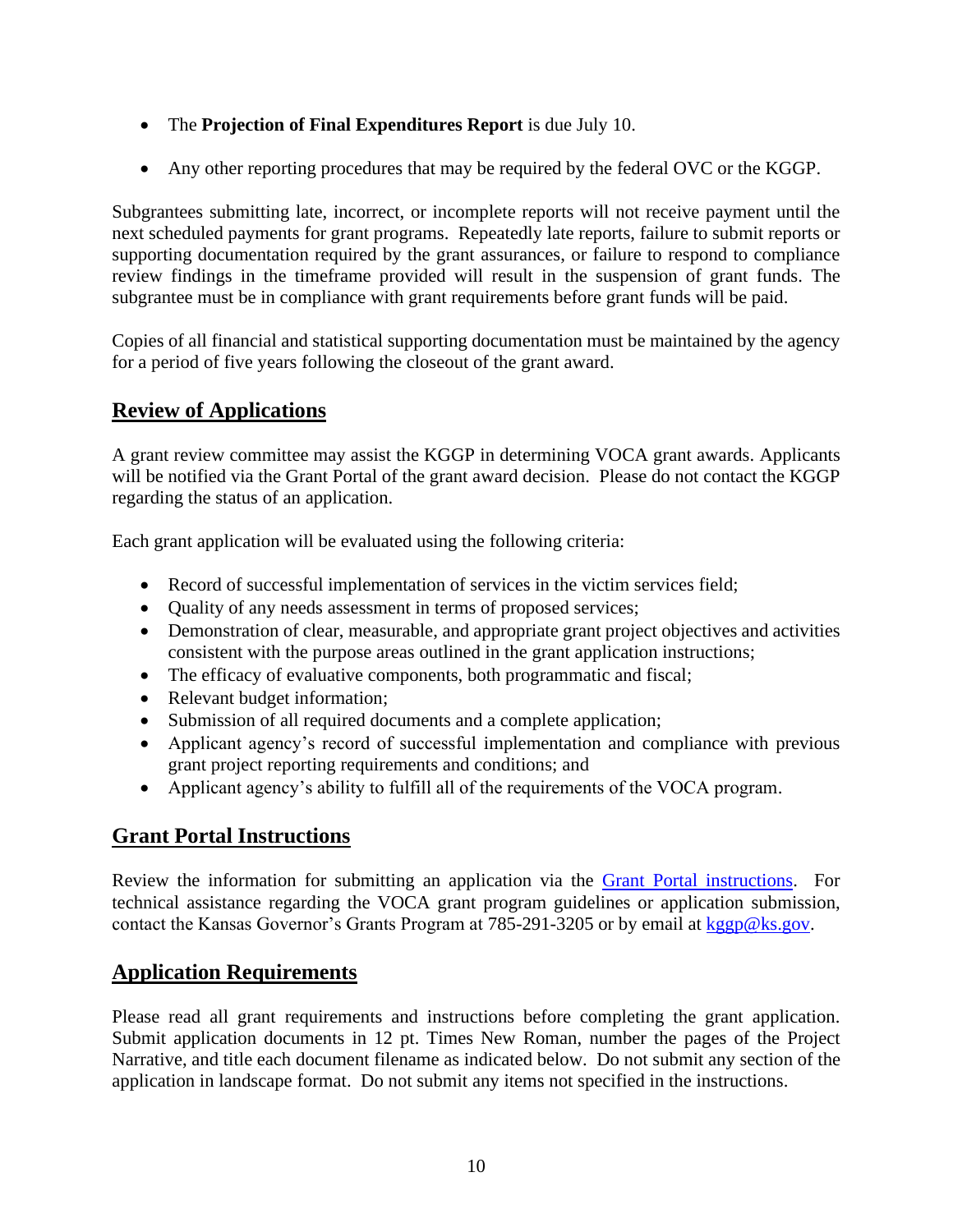The application must include the following items:

- General Information (completed in Grant Portal)
- **EXECUTE:** Project Narrative (separate document to upload; not to exceed 10 pages)
- Grant Project Budget (completed in Grant Portal)
- Agency Budgets (separate document to upload)
- Grant Management Capacity (separate document to upload)
- Match Waiver Request, if applicable (separate document to upload)
- Proof of  $501(c)(3)$  status, if applicable (separate document to upload)
- Certificate of Good Standing, if applicable (separate document to upload)

# **General Information (completed in Grant Portal)**

Applicants must complete the General Information page online. Please note the language provided in the "Brief Description of Proposed Grant Project" field may be utilized on public websites and documents to describe the purpose of the project and accomplishments of the grant program.

#### **Project Narrative (separate document to upload - not to exceed 10 pages)**

The following items must be included in the Project Narrative. Include each item in the order listed below and clearly label each section. The Project Narrative shall not exceed 10 pages.

#### **Justification of Need for Grant Funds**

Continuation applicants must explain why VOCA funds are needed to support the grant project. If the applicant is requesting a new budget line item or funding increase to line items from the previous grant award, explain the need for additional funds and what additional activities and/or services will be provided. Describe how the increase or addition of the new line item(s) is not supplanting other funds, per the definition in Supplanting section in this solicitation. If the expenses are existing agency costs or activities, the non-supplanting explanation must include a description of how they were previously supported and why that support cannot continue to be utilized. The applicant must ensure any request for additional funds outlined in the goals/objects/activities corresponds to the grant project budget submitted.

#### **Grant Project Goal(s) and Objectives**

State the goal(s) of the proposed grant project. This should not be the goals of the agency but should be specific to the proposed VOCA-supported grant project.

List the objectives to be accomplished to achieve each goal listed. Objectives should be specific, measurable, realistic, and consistent with the goals of the grant project and cover a single event or outcome. Include the activities for each objective and explain how each objective will be measured. Specifically identify any evidence-based programs and/or practices being incorporated into the proposed objectives and activities.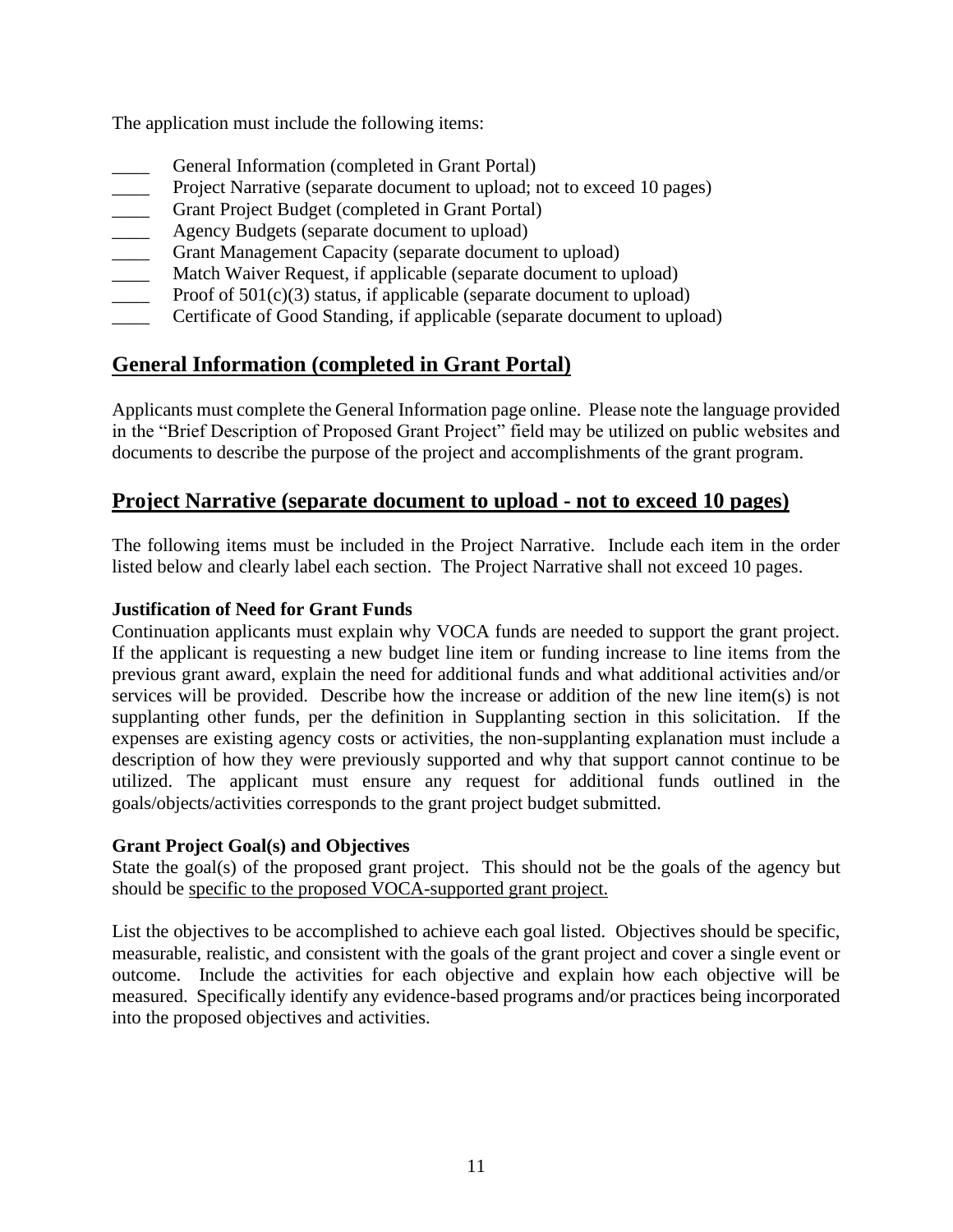#### **Example (follow the format below):**

| Objective                                                    | <b>Activities / Time Frame</b>                                                   | <b>Person Responsible</b>                       |  |
|--------------------------------------------------------------|----------------------------------------------------------------------------------|-------------------------------------------------|--|
| At the completion of<br>1.<br>advocacy and support services, | 1a. Case manager will meet regularly with<br>crime victims who seek services.    | 1. Case Manager                                 |  |
| 75% of crime victims will have                               | October - September                                                              |                                                 |  |
| a safety plan in place and                                   |                                                                                  |                                                 |  |
| knowledge of available<br>resources.                         | 1b. Crime victims will complete an exit<br>survey at the completion of services. |                                                 |  |
|                                                              | October - September                                                              |                                                 |  |
| 2. A support group for crime<br>victims and their family     | 2a. A support group facilitator will be hired<br>by November 1.                  | 2a. Executive Director                          |  |
| members will be implemented.                                 | 2b. Support group format and curriculum<br>will be selected by November 1.       | 2b. Group Facilitator<br>and Executive Director |  |
|                                                              | 2c. Groups will meet twice a week.<br>December - September                       | 2c. Group Facilitator                           |  |

**Goal I:** Increase services to crime victims in Yuma County.

#### **Grant Project Staff**

Provide a list of each staff member to be funded with the grant, include staff who will be responsible for monitoring and evaluating the grant project. Include the name, title, and a brief job description for each staff listed. In addition, describe how this staffing pattern will help meet the goals of the grant project.

#### **Sustainability**

Provide a detailed description that explains what efforts are being made, or will be made, to ensure the long-term fiscal and programmatic sustainability of the project and program. The applicant must detail how the project will be funded in future years if VOCA funding declines or is not available.

#### **Civil Rights Contact Information**

Applicants must include the name, address, and telephone number of the person who is responsible for ensuring all applicable civil rights requirements are met and who will act as liaison in civil rights matters.

#### **Current Board President Contact Information**

If the applicant is a nonprofit agency, it must include the name, profession, address, phone number, email address, and the term of service for the current Board President.

#### **System for Award Management (SAM) Registration and Unique Entity Identifier**

Applicants must establish and maintain an active registration status in the [SAM.](http://www.sam.gov/) The applicant must provide 1) the agency's unique entity identifier as required for SAM registration, and 2) the current SAM expiration date.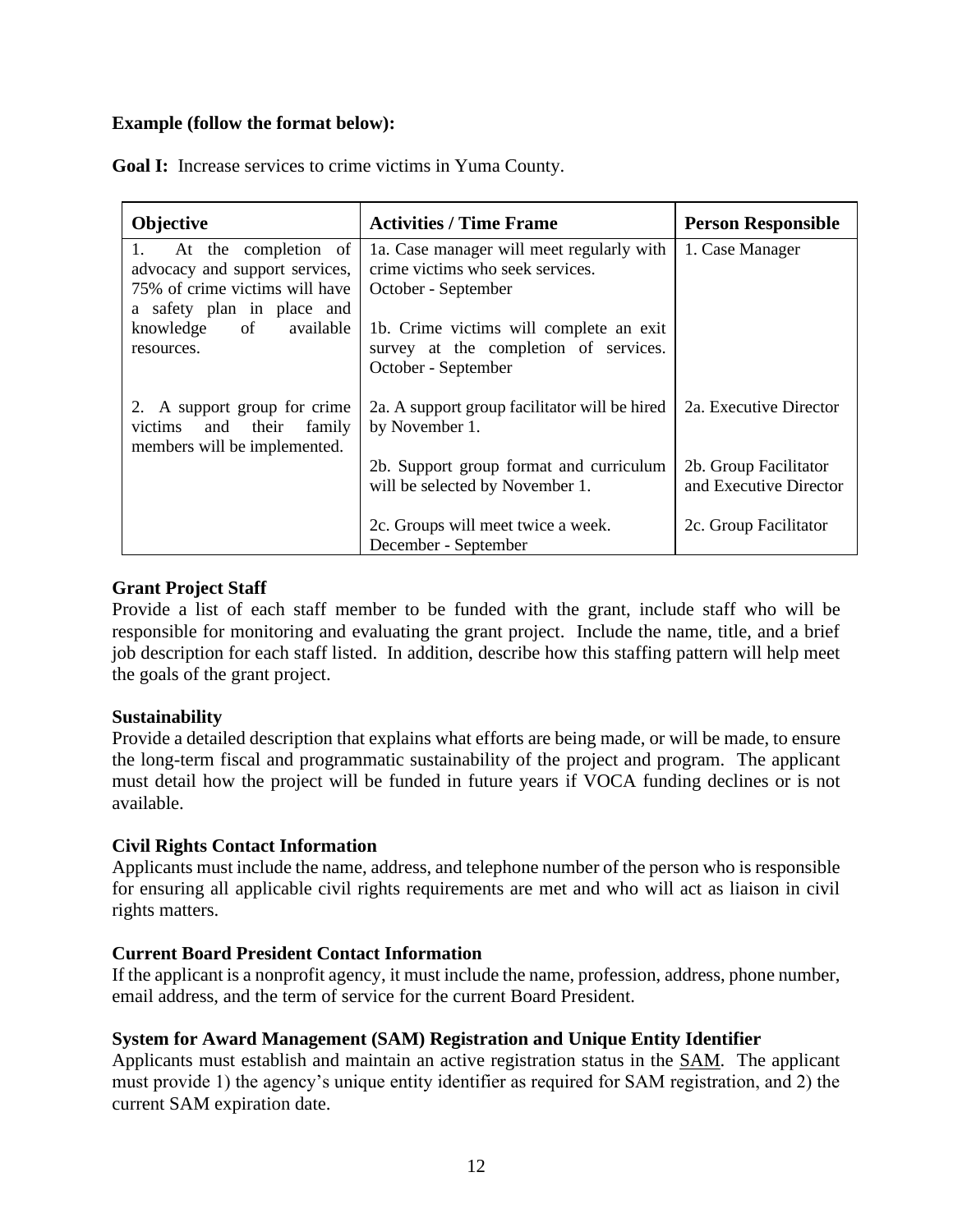#### **Current Audit Report**

All applicants **must** provide information in this section of the Project Narrative on when the organization's most recent financial audit was completed, who performed the audit, what period it covered, whether the applicant met the threshold for a Single Audit, and where the audit is filed.

If the KGGP has **not** received a copy of the organization's most recent audit report, including the Single Audit if applicable, and the Internal Revenue Service (IRS) Form 990, those items must be forwarded by U.S. mail to: Kansas Governor's Grants Program, Landon State Office Building, 900 SW Jackson, Room 304 North, Topeka, KS 66612-1220. Include with the audit the Auditor's Letter to Management if applicable. If there are any findings and/or recommendations in the audit report or in the Letter to Management, explain how the findings and/or recommendations were, or will be, addressed by the applicant's agency.

If the applicant is a city or county government, a current audit does not need to be submitted. However, governmental agencies **must** provide information on when the most recent audit was completed, who performed the audit, what period it covered, whether the applicant met the threshold for a Single Audit, and where the audit is filed.

# **Grant Project Budget (completed in Grant Portal)**

The applicant must submit a reasonable and cost-effective grant project budget. All grant projectspecific budget information is completed online within the provided data fields of the Grant Portal. No *grant project* budgetary documents are uploaded as part of the application.

Requested line items must be clearly linked to the proposed activities to be conducted in achieving the goals and objectives of the project. The budget must adhere to allowable costs and activities as outlined in this VOCA solicitation; OMB Uniform Guidance for Federal Awards, [2 C.F.R. Part](http://www.ecfr.gov/cgi-bin/text-idx?SID=2c6d1c9f8de1f9619110b4599d84a234&mc=true&node=pt2.1.200&rgn=div5#_top)  [200;](http://www.ecfr.gov/cgi-bin/text-idx?SID=2c6d1c9f8de1f9619110b4599d84a234&mc=true&node=pt2.1.200&rgn=div5#_top) and the U.S. Department of Justice [DOJ Grants Financial Guide](http://ojp.gov/financialguide/DOJ/index.htm) effective edition.

The KGGP must give priority for victims of adult sexual assault, domestic violence, child physical and sexual abuse, and other violent underserved crimes by ensuring a minimum of 10 percent of VOCA funds are for services in each of these areas (40 percent total). To assist the KGGP in documenting these allocations, applicants must indicate in the grant project budget the purpose for each line item by utilizing the appropriate field or fields: Child Abuse, Domestic Violence, Sexual Assault (adult), Underserved Crimes, and/or Match. The allocation of requested grant project funds must correlate with the applicant's goals and objectives.

A brief narrative explanation with a detailed calculation must be provided in the Description field of each line item. Calculations shall clearly demonstrate how the requested amounts were derived and must account for both the federal funds requested and the non-federal match provided, including the match source(s). Personnel must be listed by the agency-assigned title for the position. Positions shall be classified as "New" *only if* the requested position would be a new position for the agency. Personnel and associated fringe benefit costs must be demonstrated in terms of full compensation and the percentage of time to be devoted to the VOCA grant project for each position requested. Fringe benefit costs shall not be allocated to a position at a rate exceeding the portion of personnel costs requested in the VOCA Personnel category. Training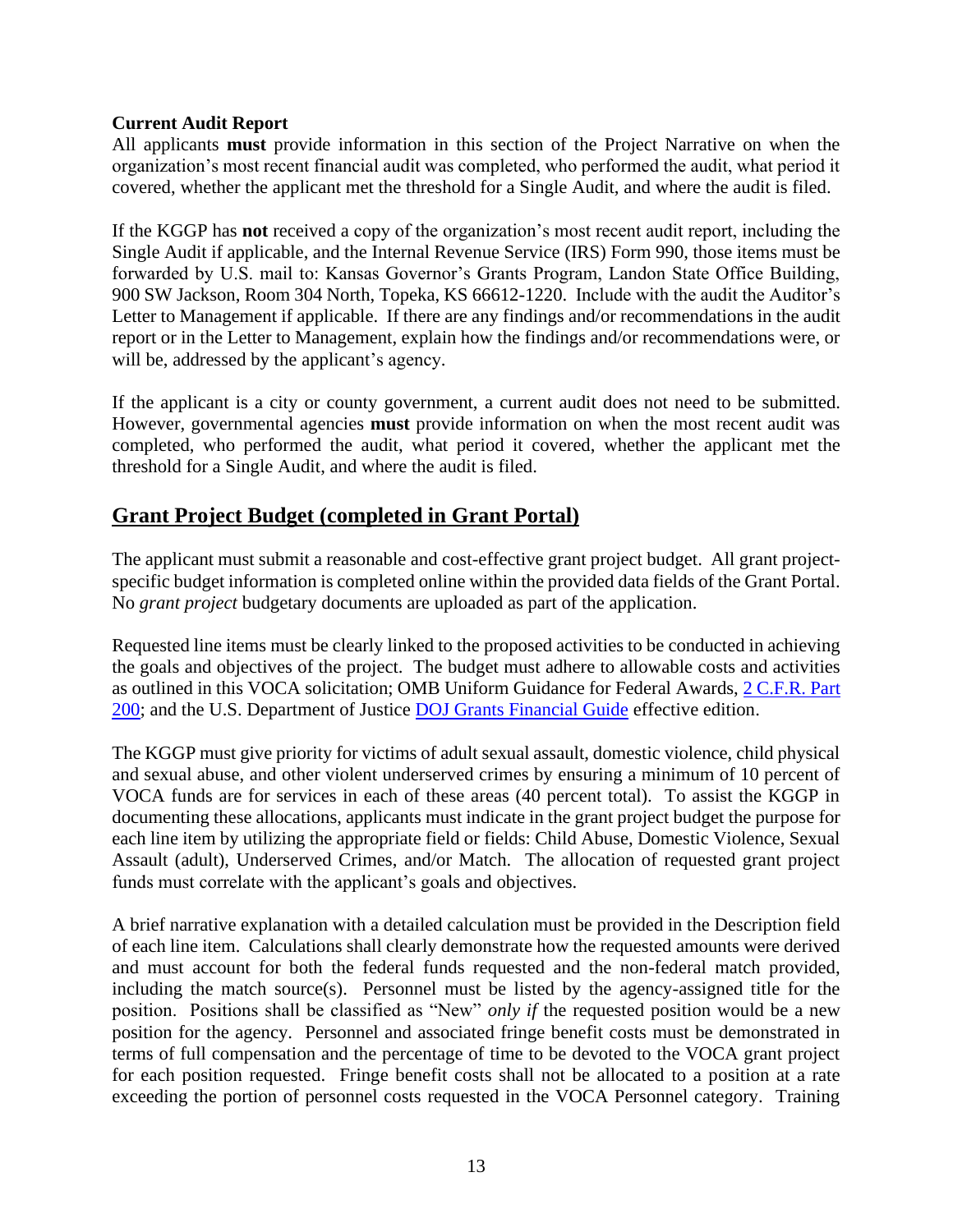events and other travel costs must be specifically identified to the extent possible. Following are examples of descriptions that might be used for line item requests. Visit [Writing a Grant Project](https://grants.ks.gov/docs/default-source/how-to-guides/writing-a-grant-project-budget-guide.pdf?sfvrsn=2d1f541a_4)  [Budget](https://grants.ks.gov/docs/default-source/how-to-guides/writing-a-grant-project-budget-guide.pdf?sfvrsn=2d1f541a_4) for more guidance.

| Line Item                              | Federal<br>Dom Viol    | Federal Adult<br><b>Sxl Asslt</b> | Match                | Description                                                                                                                                                                                                                                                                                                                                                                                                                                                        |
|----------------------------------------|------------------------|-----------------------------------|----------------------|--------------------------------------------------------------------------------------------------------------------------------------------------------------------------------------------------------------------------------------------------------------------------------------------------------------------------------------------------------------------------------------------------------------------------------------------------------------------|
| Volunteer<br>Coordinator               | \$16,808               | \$1,868                           | \$4,669              | Full-time, salaried, 50% of time on<br>project, approved for 2% raise on Jan 1:<br>$(\$46,000 \times .25 \text{ year}) + (\$46,920 \times .75)$<br>year) = $$46,690 \times 50\% = $23,345; 40\%$<br>federal/10% match is SGF grant                                                                                                                                                                                                                                 |
| <b>SA Support</b><br>Group Facilitator | $\boldsymbol{0}$<br>\$ | \$7,917                           | \$<br>$\overline{0}$ | Full-time, hourly, 40 hrs/wk, 25% of<br>time on project; approved for 2% raise on<br>Jan 1: $(\$15.00/hr \times 520 hrs) + (\$15.30/hr$<br>$x 1,560$ hrs) = \$31,668 x 25%                                                                                                                                                                                                                                                                                         |
| Volunteers<br>$(In-Kind)$              | \$<br>$\boldsymbol{0}$ | \$<br>$\overline{0}$              | \$2,130              | Volunteers for evening and weekend<br>hotline coverage: \$10/hr based<br>on<br>comparable compensation x 213 hours                                                                                                                                                                                                                                                                                                                                                 |
| <b>FICA</b>                            | \$1,286                | \$<br>748                         | \$<br>357            | 7.65% x $$31,262$ requested salaries =<br>\$2,391; match is SGF grant                                                                                                                                                                                                                                                                                                                                                                                              |
| Conferences/<br>Workshops              | \$<br>697              | \$<br>851                         | \$<br>387            | Crime Victims' Rights Conference,<br>April '22, Wichita: (\$135 registr. x 2)<br>staff) + $(200 \text{ mi. x } $.50/\text{mi. x } 1 \text{ vehicle})$<br>+ $(\$90/nt. x 2$ nights x 2 staff) + $(\$30/day)$<br>meals x 3 days x 2 staff) = $$910;$<br>·KAVA, summer 2022, Wichita: \$225<br>registration + $(270 \text{ mi. x } $.50/\text{mi})$ +<br>$($100/nt. x 5 nights) + ($30/day meals x)$<br>5.5 days) = $$1,025$ ; 80% federal/20%<br>match is city funds |
| Supplies-<br><b>Laptop Computers</b>   | 306<br>\$              | \$<br>204                         | \$<br>128            | Two laptop computers at \$850 each:<br>$(\$850 \times 50\%$ Volunteer Coordinator) +<br>$($850 \times 25\%$ Support Grp Facilitator) =<br>\$638; 80% federal/20% match is SGF<br>grant                                                                                                                                                                                                                                                                             |

\*This example assumes the applicant is a victim services crisis center providing VOCA-funded services to domestic violence and sexual assault (adult) crime victims.

# **Current and Next Fiscal Year Agency Budgets (separate document to upload)**

Upload the applicant's current and next fiscal year budgets, including balanced **income and expenses**. Include the fiscal period utilized by the agency. List all staff positions separately with their respective salaries/wages. If the applicant is under the umbrella of a larger entity, submit the budget developed for the applying program. Agency income must list **all** sources of financial support (i.e. foundations, government agencies, fund-raising events, individual contributions). For each income source, state the amount and its status (received, requested, committed, or projected). If the income is requested or projected, state the date the program expects to be notified of the funding decision or the date the program anticipates collecting the income. Include the appropriate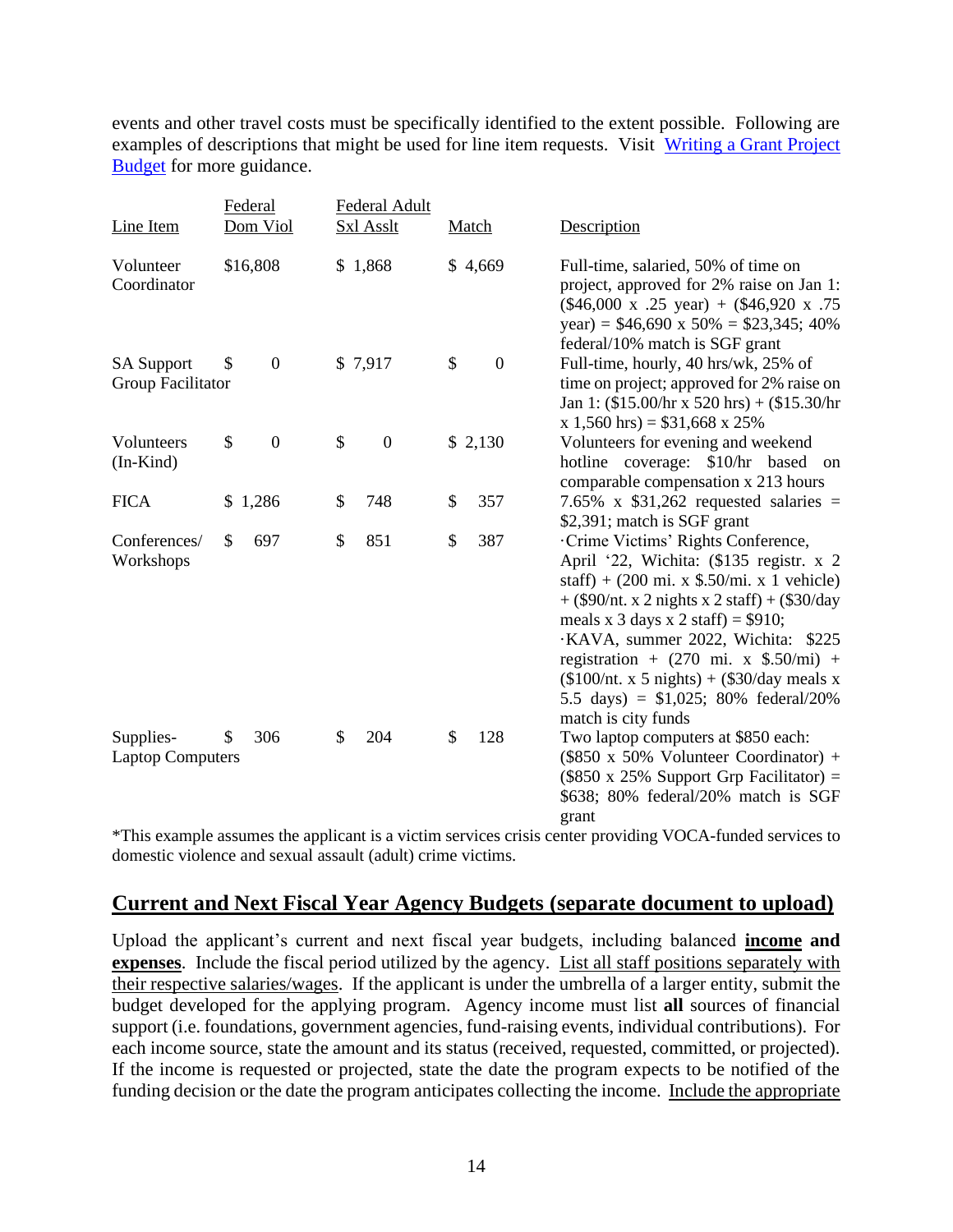pro-rated portion of this grant application request as budgeted income with a "requested" status. Also, be sure all line items requested in this application can be found in the organization's budget for expenses.

Example of budget income only:

|        | Agency's Current Fiscal Year January 1-December 31, 2021 |                |                |       |
|--------|----------------------------------------------------------|----------------|----------------|-------|
|        | <b>SOURCE:</b>                                           | <b>AMOUNT:</b> | <b>STATUS:</b> | DATE: |
|        | City of $'xx'$                                           | \$50,000       | Projected      | 10/21 |
|        | United Way                                               | 5,000          | Received       | 1/21  |
|        | Walk-A-Thon                                              | 500            | Collected      | 4/21  |
|        | VOCA '21-GOV                                             | 22,645         | Received       | 10/20 |
|        | VOCA '22-GOV                                             | 7,561          | Requested      | 8/21  |
|        | <b>SGF '21-GOV</b>                                       | 24,000         | Received       | 7/20  |
|        | <b>SGF '22-GOV</b>                                       | 25,000         | Received       | 7/21  |
|        | <b>Total Organization Income</b>                         | \$134,706      |                |       |
| *Note: | -Budget expenses are also required.                      |                |                |       |

-Repeat for Next Fiscal Year.

#### **Grant Management Capacity (separate document to upload)**

*NOTE***: If an applicant received a FY 2021 VOCA award and the grant management capacity is unchanged from the applicant's FY 2021 VOCA application, the applicant is not required to submit the information requested below and shall upload a signed document certifying to the continuation of the applicant's grant management capacity. If the grant management capacity changed from the applicant's FY 2021 application, please follow the instructions below.**

In accordance with requirements described in the Federal OMB Uniform Guidance for Federal Awards, 2 C.F.R. Part 200, the KGGP must assess the applicant's ability and capacity to implement the proposed VOCA project in full compliance with Federal statutes, regulations, and terms and conditions of a grant award. Applicants must upload as an attachment a document describing the following information:

- Written accounting policies and procedures and how often they are updated;
- Procedures for ensuring each grant award and associated  $+$  is accounted for separately and distinctly from other sources of revenue;
- Accounting system, when the current system was implemented, its level of automation, and type(s) of technology utilized, and any manual accounting processes used to complement the system;
- Procedures for monitoring the approved grant project budget and tracking expenditures at a line item level;
- Internal controls for ensuring grant project expenditures are solely for allowable and approved purposes;
- Reserve funds and/or capacity to manage VOCA funding on a reimbursement basis;